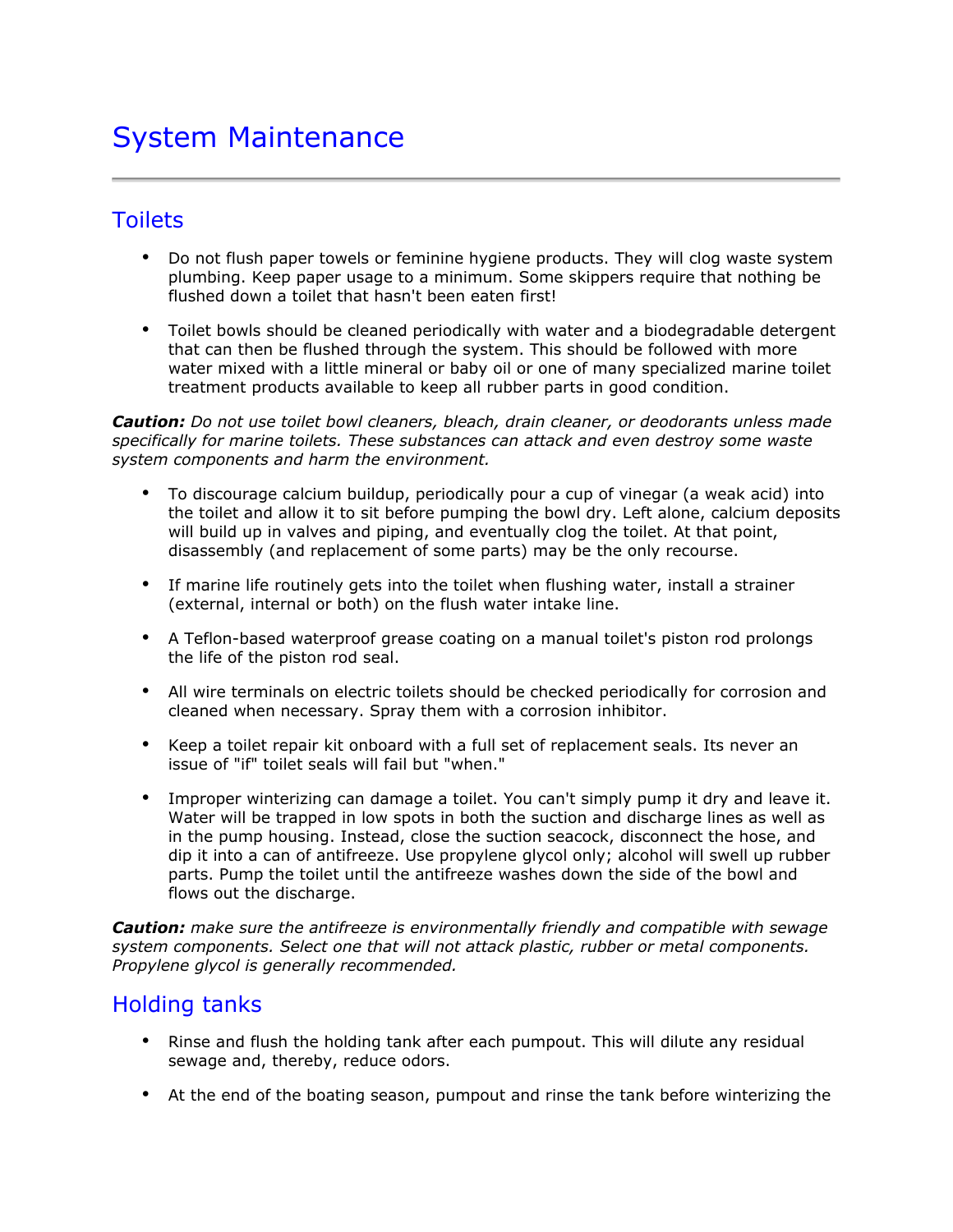waste system. As a rule, it is best to leave the system drained and dry.

• Keep the holding tank inspection port gasket greased to maintain its seal. Apply lubricant each time the port is opened and resealed.

#### Tank level monitors

• Wire terminals should be checked periodically for corrosion and cleaned when necessary. Spray them with a corrosion inhibitor.

## Seacocks/through-hulls

• Service and lubricate periodically to assure ease of operation.

#### Deck fittings

• Lubricate threads at deck plate fitting.

#### Piping/hose

• To find out if hose permeation is the cause of persistent odors, rub a cloth on each hose section, then sniff it. If the cloth smells, the hose is permeated and must be replaced (plastic tanks can be checked for permeation in the same way). If the cloth doesn't smell, check each hose connection for leaks.

#### Clamps

- Check clamps periodically for corrosion and replace as indicated.
- Check that clamp edges are not cutting into hoses. This commonly happens when clamps are overtight.

#### Vent fittings

• Keep vent fitting opening(s) free of corrosion, insect nests or other material that may result in a clogged vent line.

#### Vent line filters

• For effective odor control, replace filters at the start of each boating season. They must also be replaced whenever the holding tank is overfilled (overpressured) and sewage is forced up into the vent line.

## Siphon breaks

• Unscrew the vent valve periodically and wash it with fresh water to prevent clogging.

#### Pumps

- Keep pump manufacture's recommended spares kit on board.
- Consult owner's manual or manufacturer's data sheet for periodic maintenance requirements.